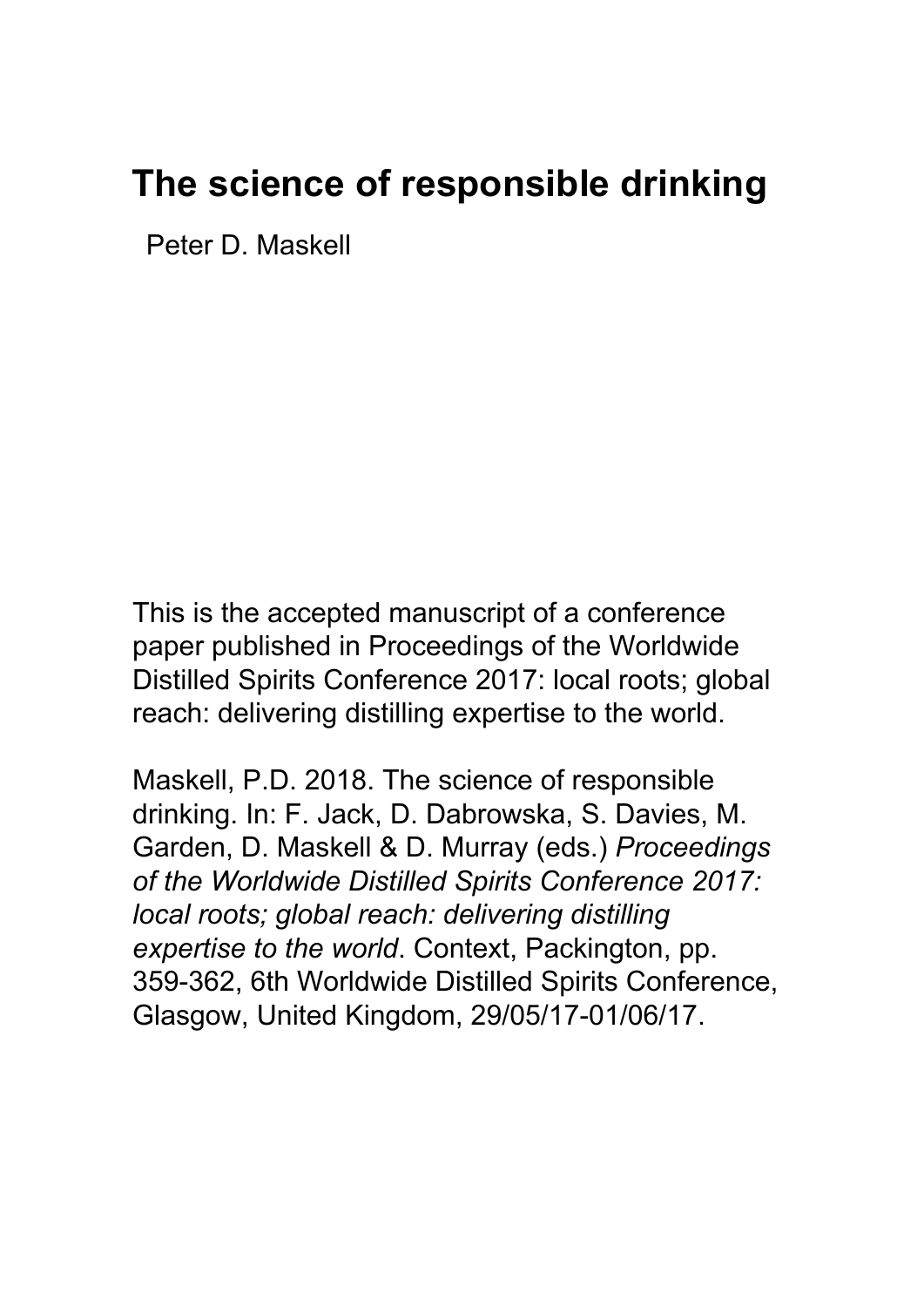#### **The Science of Responsible Drinking**

Peter D Maskell

School of Science, Engineering and Technology, Abertay University. Dundee. Scotland.

## **Introduction**

Ethyl alcohol (or Ethanol) based beverages, such as beer, wine and spirits, are some of the most consumed beverages in the world with consumption of spirits predicted to surpass 3.2 billion cases by 2020 (IWSR 2015). The alcohol industry has long realised the importance of responsible drinking and in 1989 the UK alcohol industry formed the Portman Group in part to "lead on best practice in alcohol social responsibility through the actions of member companies" (Portman Group 2017). The concept of responsible drinking is one that allows people to "experience the enjoyment that that alcoholic beverages can give but without getting in the way of normal functioning" (Portman Group 2017).

Due to the ubiquitous nature of ethanol around the world it is probably the substance that we know the most about with regard to its action on the human body, in part due to our ability to determine the amount of alcohol in blood from the 1920's (Widmark 1922). There are various "strategies" that can be used in responsible drinking such as eating before and/or during drinking, pacing drinks, and not exceeding a set number of drinks (recommended daily intake) (Carlton University 2017). In this work the the science behind these recommendations and strategies is demonstrated and also look at the science behind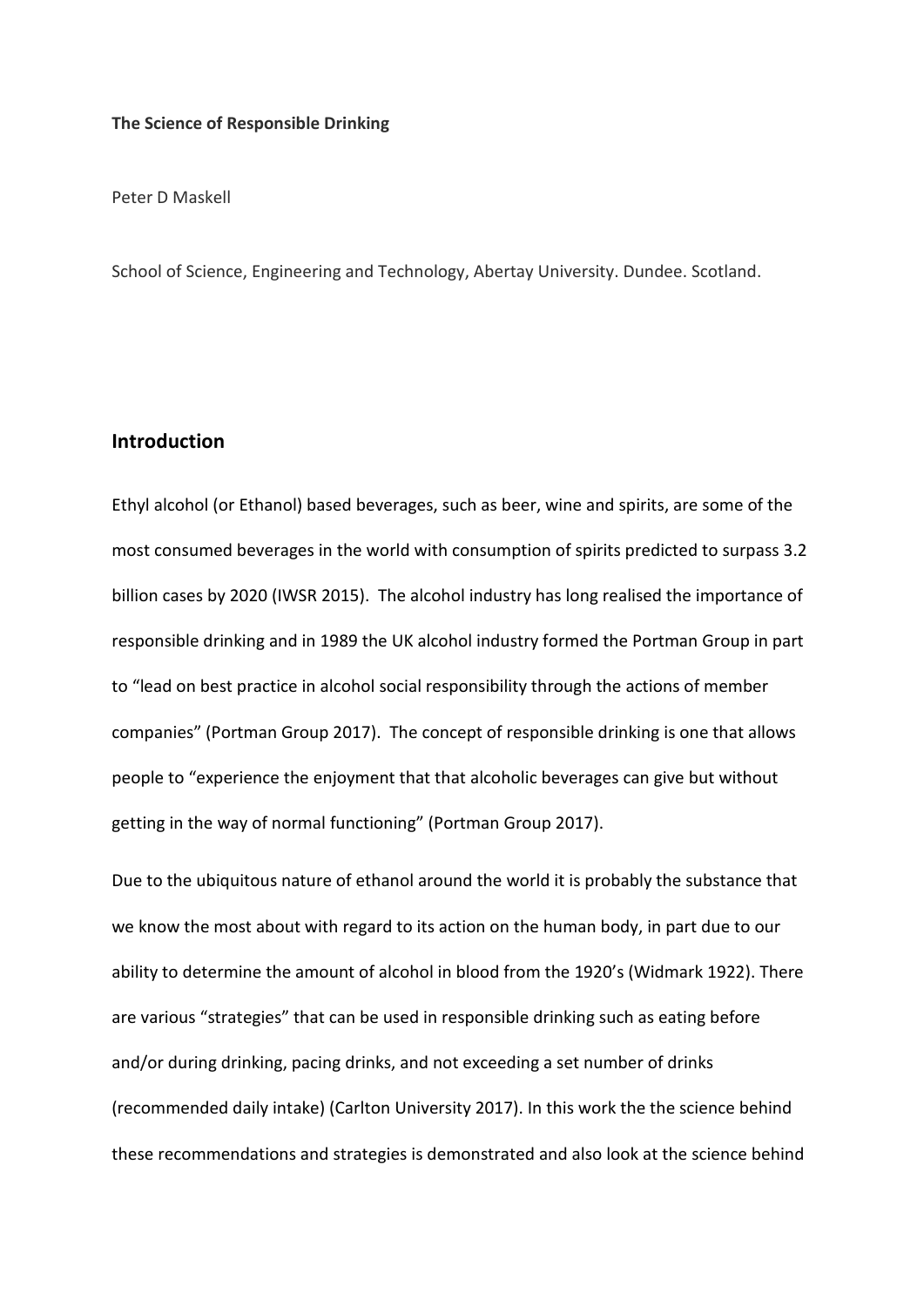some common drinking "old wives tales" such as "do drinks with bubbles in make you reach a peak blood alcohol concentration faster?"

# **Ethanol Pharmacokinetics**

For ethanol to have an effect on the body it needs to be absorbed. In order to understand the science behind responsible drinking we need to understand the "life cycle" or pharmacokinetics (derived from the ancient Greek words "pharmakon" and "kinetikos", meaning "drug" and "motion") of ethanol, or more simply how does ethanol get into the body, and what does the body do to ethanol?

Ethanol is absorbed mainly from the small intestine (~80 %) and to a smaller extent from the stomach (~20 %). Following the consumption of an alcoholic beverage, the time to the peak blood concentration of ethanol is usually around 30 minutes (although this can be up to 2 hours) after the last alcoholic drink has been consumed (Holford 1987). Once the ethanol has been absorbed in the body it is distributed througout the body and can then act to give its pleasurable effects.

In comparison to many other drugs ethanol, in pharmacological terms, is a not particularly potent drug. In order to achieve "mild" euphoria we would need to consume on average 25 g to 50 g of ethanol. Compare this to aspirin (commonly used for headaches) the amount needed to have a pharmacological effect on the average human is much lower at around 0.3 – 0.9 g (Royal Pharmaceutical Society 2017).

The human body has evolved to be able to stop the pharmacological effects of ethanol. Mainly through acquisition of the enzyme alcohol dehydrogenase, enabling the conversion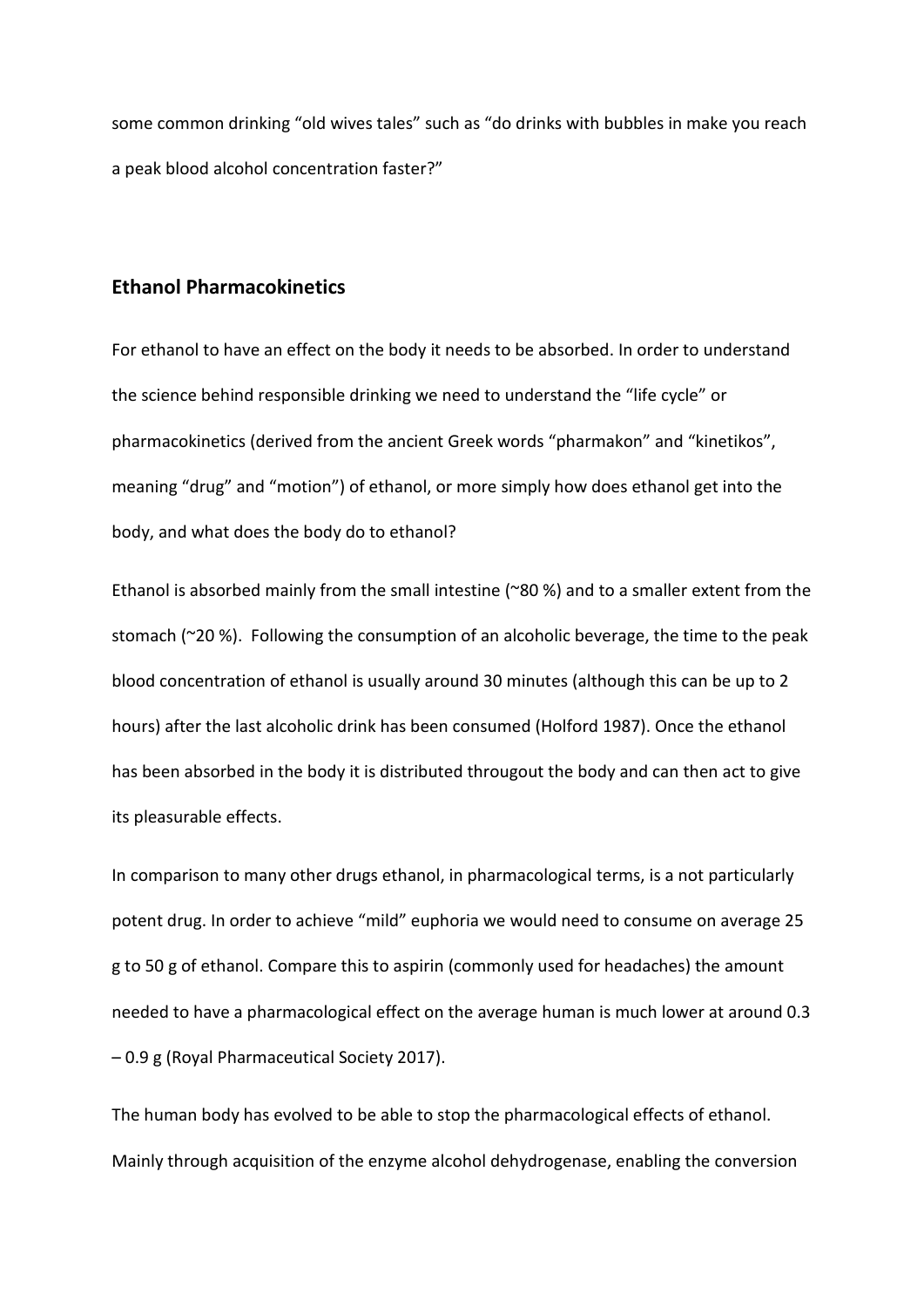of ethanol to acetaldehyde (~93-95 % of the ethanol). The presence of alcohol dehydrogenase is thought to have come about through to the exposure of humans to ethanol from fermenting fruit, or from the production of ethanol by bacteria found in the human gut (Antoshechkin 2001). Due to the high concentrations of ethanol that are encountered by humans, the rate of elimination of ethanol is constant, on average 19 mg/100 ml/hour (above blood levels of ~20 mg/100 ml) leading to predictable elimination rates of ethanol in humans (Jones 2010). The metabolites (and a small amount of unchanged alcohol ( $2 - 5$ %) are excreted in the urine (Jones 1990), but can also be excreted in the breath and sweat (Brown 1985) . An example blood concentration profile of ethanol can be seen in figure 1.



**Figure 1: Theoretical blood alcohol concentration time curve**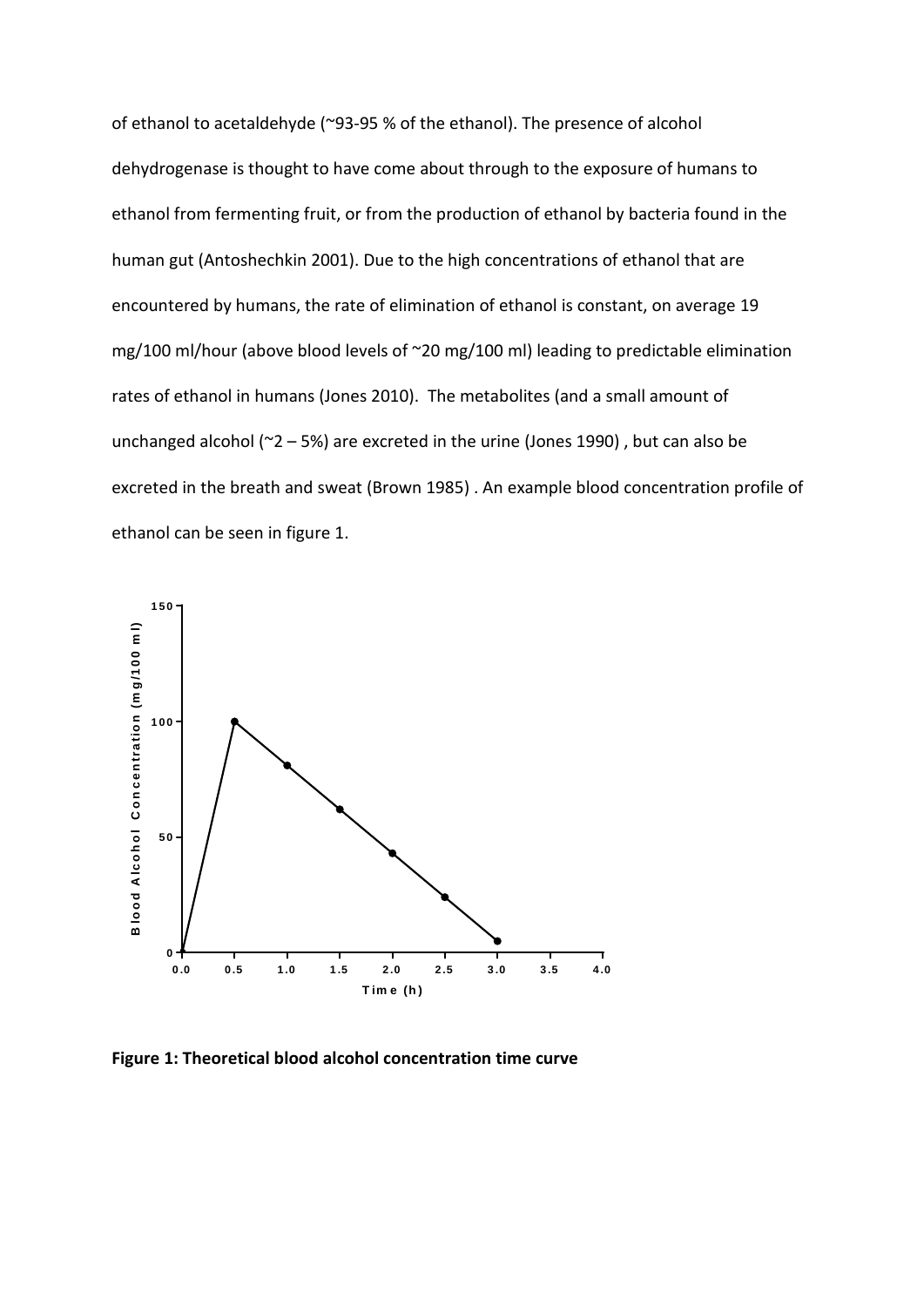### **Individual variation in the response to ethanol**

Eric Widmark (Professor of Medical and Physiological Chemistry at Lund University.) pioneered the research into the pharmacology and pharmacokinetics of ethanol. He quickly realised that the pharmacokinetics of ethanol is not only dependant on the sex of the person consuming the ethanol but also the individual person (Widmark 1922).

The two main factors that influence the pharmacokinetics of ethanol in an individual are their total body water and the elimination rate. Ethanol can only be distributed in the body in water so the amount of "dilution" of ethanol in the body is dependent on the total amount of water in the body (or the total body water). The bigger the person (in terms of height and lean body weight) the greater the total body water will be. If the person's height and weight are known, then the total body water can be reasonably accurately determined (Watson et al. 1980). Women have on average less body water than men, therefore for a man and a woman of the same height and weight, the woman will on average have a higher blood alcohol concentration when consuming the same amount of alcohol than the man due to having a lower body water content (Watson et al. 1980). The other important factor is the elimination rate of ethanol. On average the human body will eliminate  $\sim8$  g of ethanol per hour (1 UK unit). This however varies based on the health of the individual (for example people with liver failure will eliminate ethanol at a slower rate than healthy individuals) (Jones 2010) and also the genetics of the person which can lead to an increase in the amount of alcohol dehydrogenase in the body (such as comparing people who are teetotal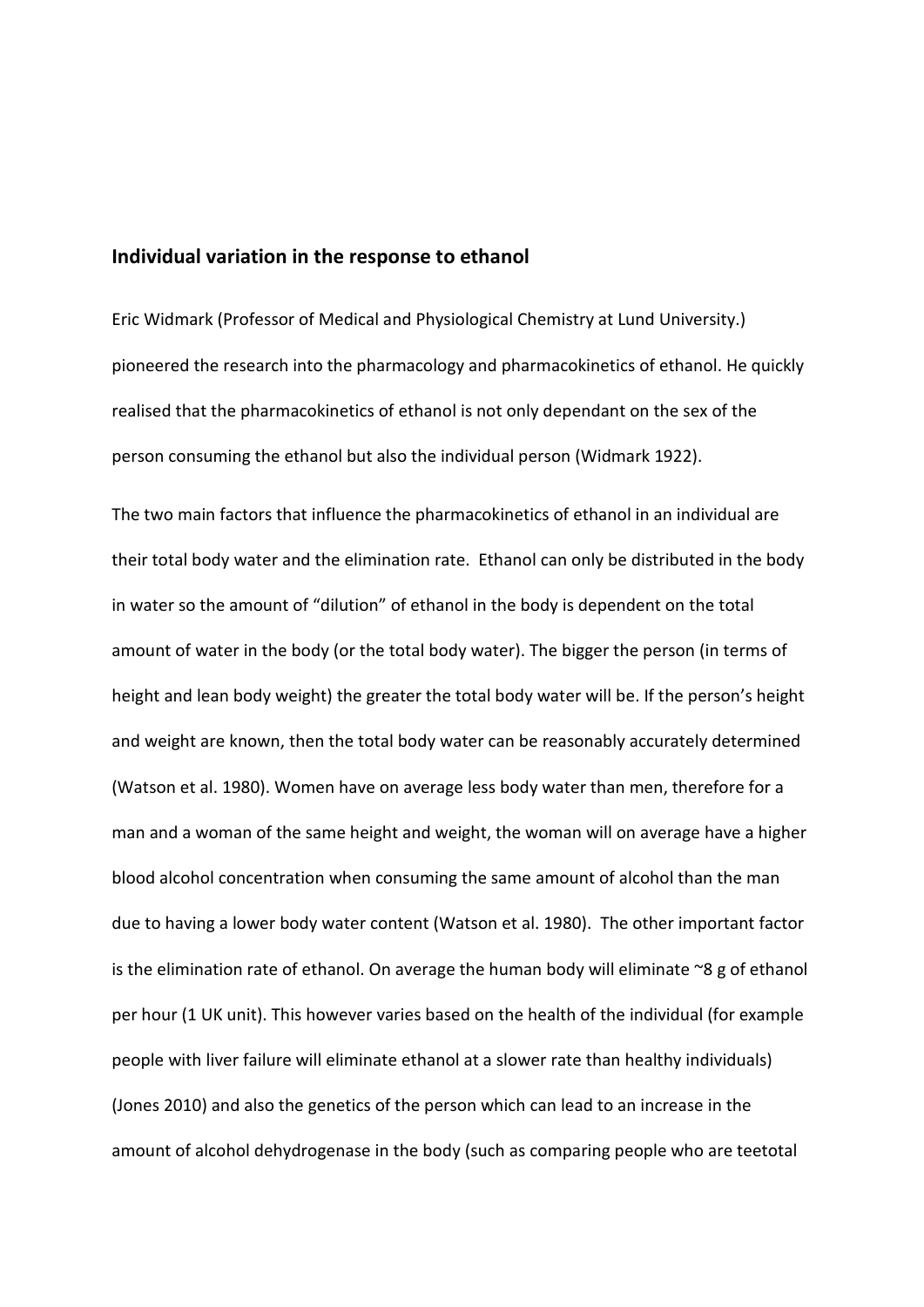to those who drink ethanol) (Jones 2010). Overall the rate of ethanol elimination can vary from around 4 g to 17 g of ethanol per hour.

### **Ethanol consumption and peak alcohol concentration**

As would be expected the greater the number the alcoholic beverages that are consumed, by an individual, the higher the peak blood alcohol concentration would be. Therefore, the fewer the number of beverages and commensurately a smaller amount of alcohol is consumed, the lower the peak blood alcohol concentration is observed (Wilkinson et al. 1977). The type of alcohol consumed (beer, wine or spirits) also has an influence on the peak alcohol concentration. This was demonstrated in an experiment where the same amount of ethanol (0.5g of ethanol /Kg body weight) was consumed in a 20-minute period on an empty stomach either in the form of beer, wine or a spirit. The mean peak blood alcohol concentration was higher after the consumption of the spirit (77.4 mg/100ml) compared to the wine (61.7 mg/100ml) or the beer (50.3 mg/100ml) (Mitchell et al. 2014). Showing that the type of drink consumed can influence the level of intoxication.

The peak alcohol concentration can also be influenced by the mixers that are used with spirits. In a study where the same amount of vodka was mixed with either a diet or full sugar version of a carbonated beverage, and consumed by people that had not eaten, the mean breath alcohol concentration was higher with the diet mixer (0.091g/210L =  $\sim$ 100mg/100ml blood alcohol concentration), than the full sugar mixer  $(0.077g/210L = \gamma 84mg/100m$  blood alcohol concentration). It is thought this is due to a reduction in the gastric emptying time with the diet mixer compared to the full sugar mixer (Marczinski & Stamates 2013). As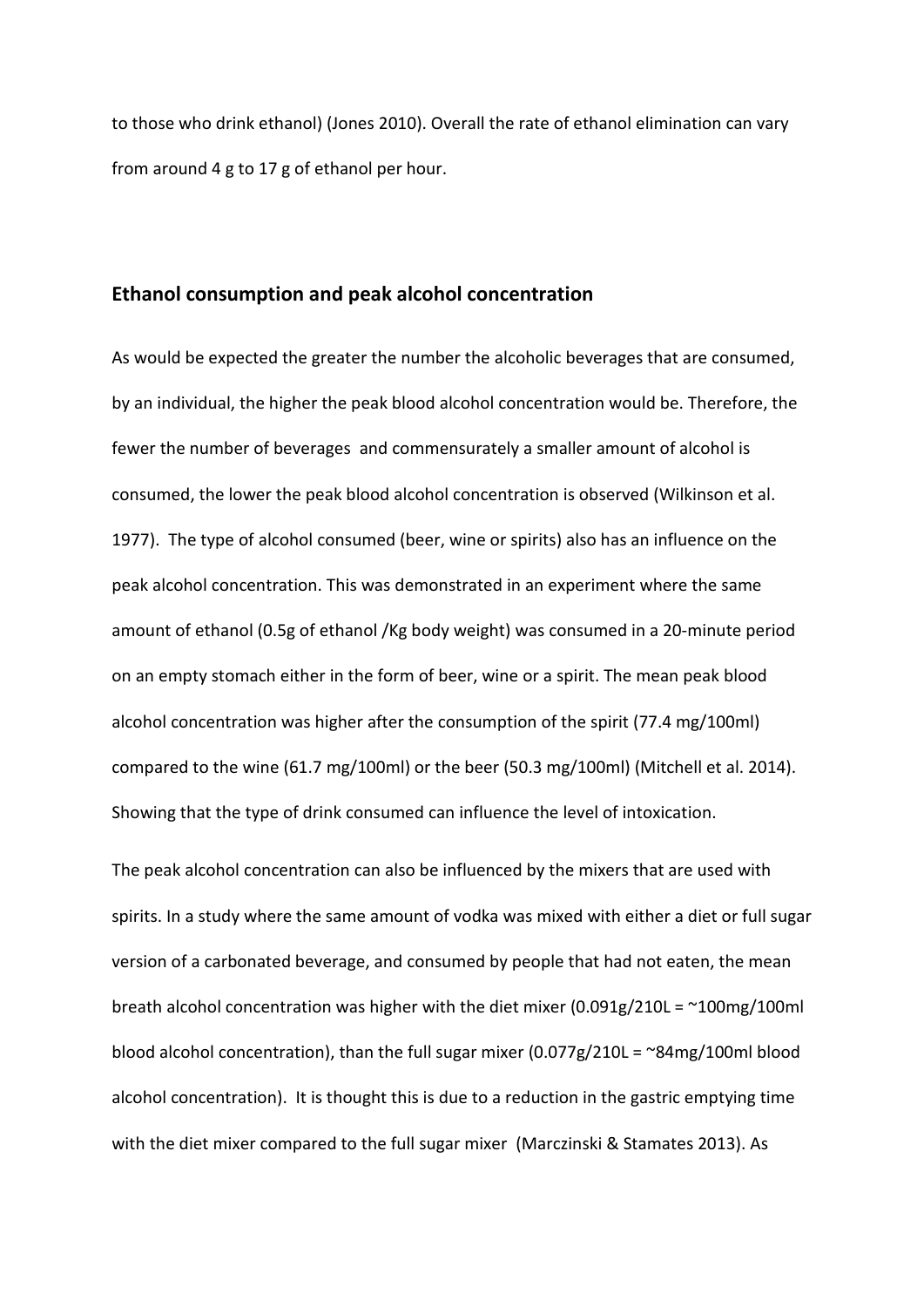alcohol is mainly absorbed in the small intestine a reduction in gastric emptying results in reduced absorption. This was illustrated when the peak alcohol concentration was measured after a 0.8 g/Kg dose of ethanol had been given to a series of subjects, either on an empty stomach or immediately after breakfast. The mean peak blood alcohol concentration of ethanol after the meal was 67 mg/100ml compared to 104 mg/100ml after an overnight fast an approximately 33% reduction in the mean peak alcohol concentration due to the meal (Jones & Jönsson 1994). The presence of the food does not "absorb" the ethanol but as with the sweetener leads to a reduction in the gastric emptying time (Doran et al. 1998) and thus a reduction in the alcohol absorption. Therefore any prescription medicines that alter gastric emptying such as cisapride, (commonly prescribed for reflux) that increases gastric emptying will lead on average to an  $\sim$  32% increase in the peak alcohol concentration of ethanol compared to control alcohol administration studies (Kechagias et al. 1999). The presence of carbonation of drinks has shown to lead to a faster rate of absorption of ethanol with the mean blood alcohol concentrations of carbonated beverages being significantly higher than the same concentration of ethanol diluted with water for the first 20 minutes after the consumption of the carbonated beverage. However, both types of beverage have the same mean peak alcohol concentration after 25 minutes (Ridout et al. 2003). The reason for the increased rate of absorption of alcohol in carbonated beverages is unclear.

Overall for responsible drinking it is important to limit the number of drinks consumed, to eat before or during drinking, to use full sugar mixers and to understand the changes that different types of drinks can have on the peak alcohol concentration and most importantly to drink an alcoholic beverage than you enjoy.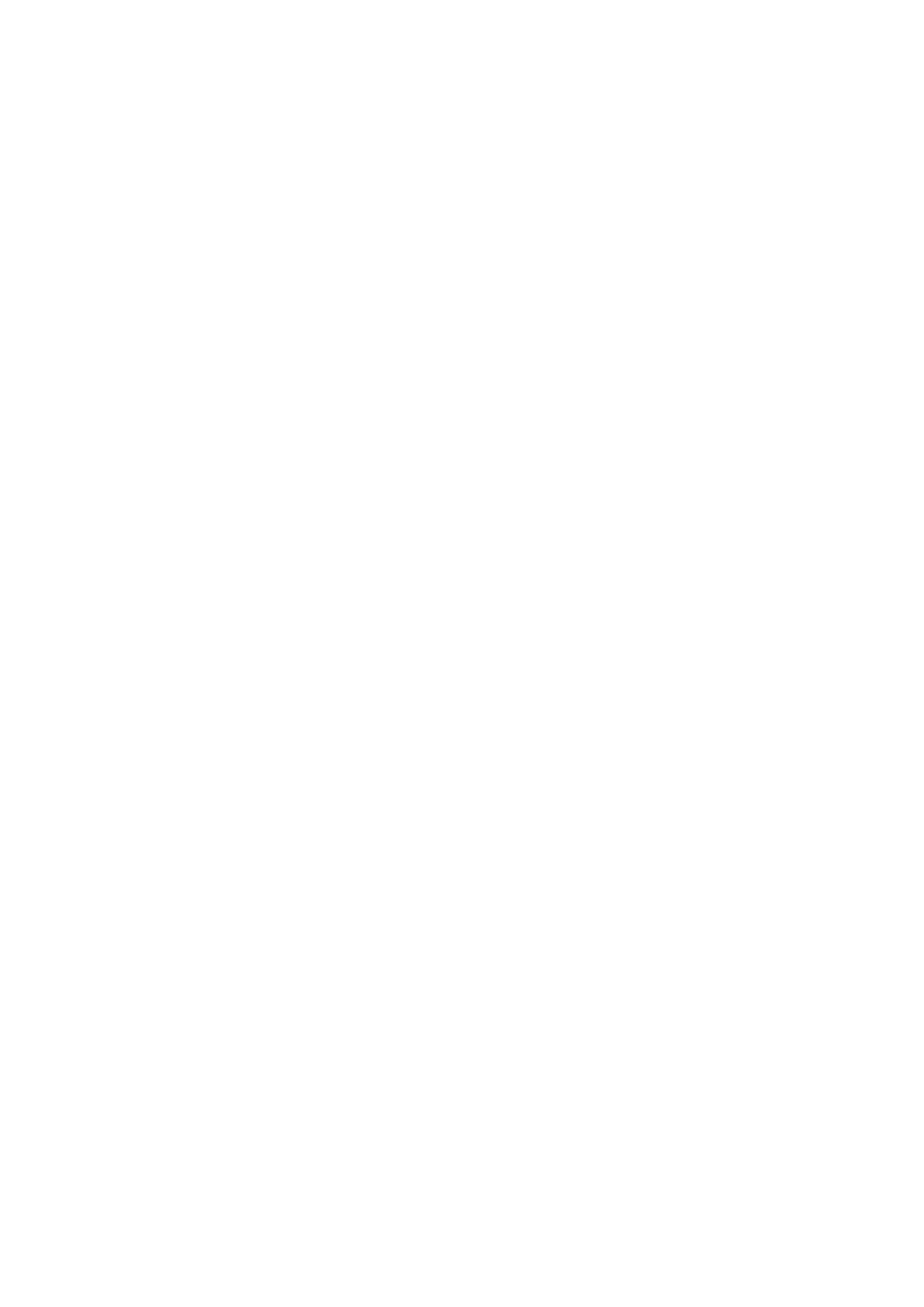# **References**

- Antoshechkin, A.G., 2001. On Intracellular Formation of Ethanol and Its Possible Role in Energy Metabolism. *Alcohol and Alcoholism*, 36(6), pp.608–608. Available at: https://academic.oup.com/alcalc/article-lookup/doi/10.1093/alcalc/36.6.608 [Accessed April 9, 2017].
- Brown, D.J., 1985. The pharmacokinetics of alcohol excretion in human perspiration. *Methods and findings in experimental and clinical pharmacology*, 7(10), pp.539–44. Available at: http://www.ncbi.nlm.nih.gov/pubmed/4079588 [Accessed April 9, 2017].

Carlton University, 2017. Drinking 101 - CU Don't Know. Available at:

https://carleton.ca/cudontknow/drinking101/#how-do-i-drink [Accessed April 9, 2017].

- Doran, S. et al., 1998. Effects of meal volume and posture on gastric emptying of solids and appetite. *The American journal of physiology*, 275(5 Pt 2), pp.R1712-8. Available at: http://www.ncbi.nlm.nih.gov/pubmed/9791094 [Accessed April 9, 2017].
- Holford, N.H., 1987. Clinical pharmacokinetics of ethanol. *Clinical pharmacokinetics*, 13(5), pp.273–92. Available at: http://www.ncbi.nlm.nih.gov/pubmed/3319346 [Accessed April 9, 2017].
- IWSR, 2015. *IWSR Forecast Report 2015-2020 and Global Review*, Available at: https://www.theiwsr.com/content/press/Global spirits consumption to hit 3.2bn cases by 2020 17 11 2015.pdf [Accessed April 3, 2017].
- Jones, A.W., 2010. Evidence-based survey of the elimination rates of ethanol from blood with applications in forensic casework. *Forensic Science International*, 200(1–3), pp.1– 20. Available at: http://www.ncbi.nlm.nih.gov/pubmed/20304569 [Accessed April 9,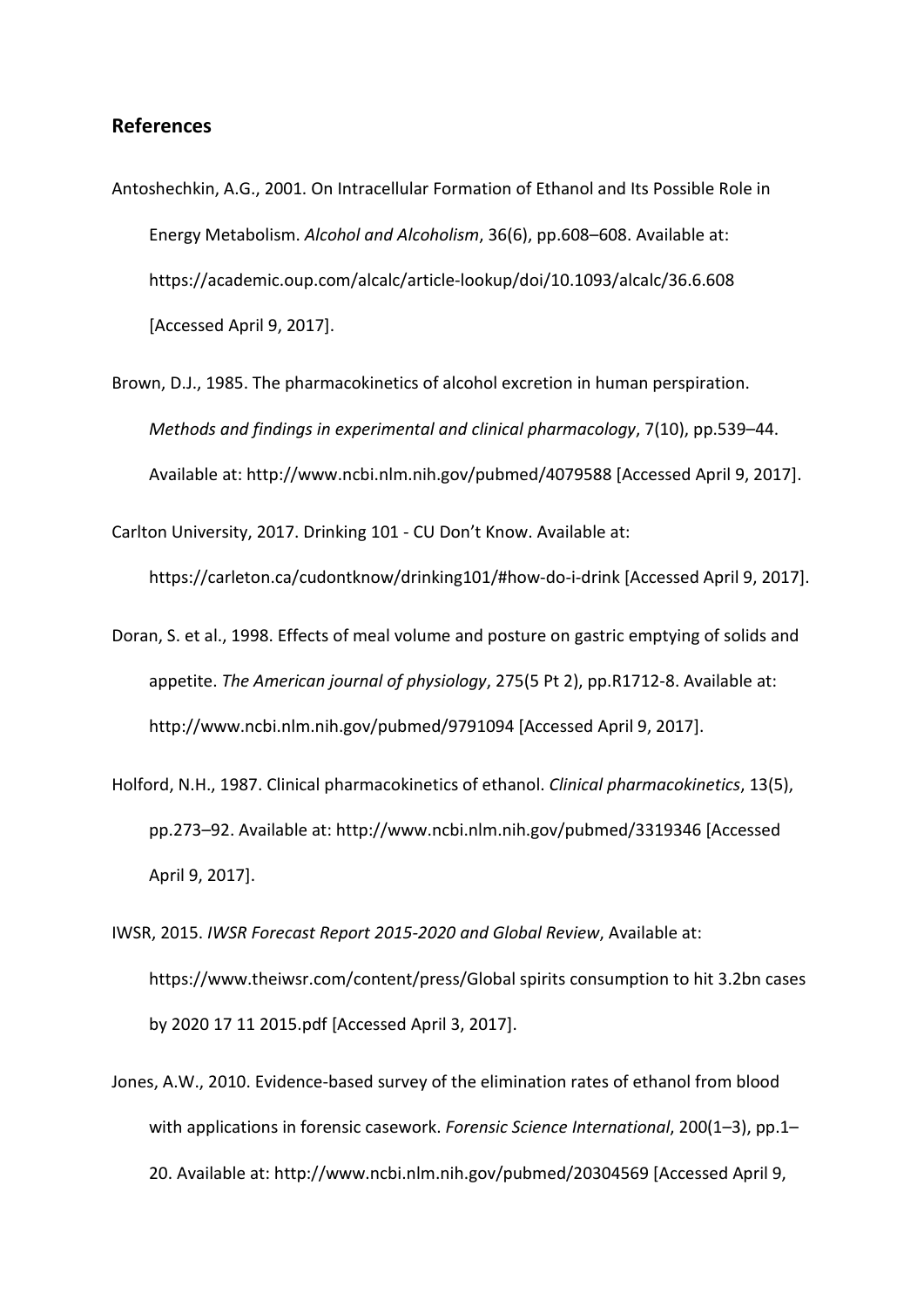Jones, A.W., 1990. Excretion of alcohol in urine and diuresis in healthy men in relation to their age, the dose administered and the time after drinking. *Forensic science international*, 45(3), pp.217–24. Available at:

http://www.ncbi.nlm.nih.gov/pubmed/2361644 [Accessed April 9, 2017].

- Jones, A.W. & Jönsson, K.A., 1994. Food-induced lowering of blood-ethanol profiles and increased rate of elimination immediately after a meal. *Journal of forensic sciences*, 39(4), pp.1084–93. Available at: http://www.ncbi.nlm.nih.gov/pubmed/8064267 [Accessed April 9, 2017].
- Kechagias, S., Jönsson, K.A. & Jones, A.W., 1999. Impact of gastric emptying on the pharmacokinetics of ethanol as influenced by cisapride. *British journal of clinical pharmacology*, 48(5), pp.728–32. Available at:

http://www.ncbi.nlm.nih.gov/pubmed/10594475 [Accessed April 9, 2017].

- Marczinski, C.A. & Stamates, A.L., 2013. Artificial Sweeteners Versus Regular Mixers Increase Breath Alcohol Concentrations in Male and Female Social Drinkers. *Alcoholism: Clinical and Experimental Research*, 37(4), pp.696–702. Available at: http://www.ncbi.nlm.nih.gov/pubmed/23216417 [Accessed April 9, 2017].
- Mitchell, M.C. et al., 2014. Absorption and peak blood alcohol concentration after drinking beer, wine, or spirits. *Alcoholism, clinical and experimental research*, 38(5), pp.1200–4. Available at: http://www.ncbi.nlm.nih.gov/pubmed/24655007 [Accessed April 9, 2017].
- Portman Group, 2017. Portman Group. Available at: http://www.portmangroup.org.uk/ [Accessed April 3, 2017].